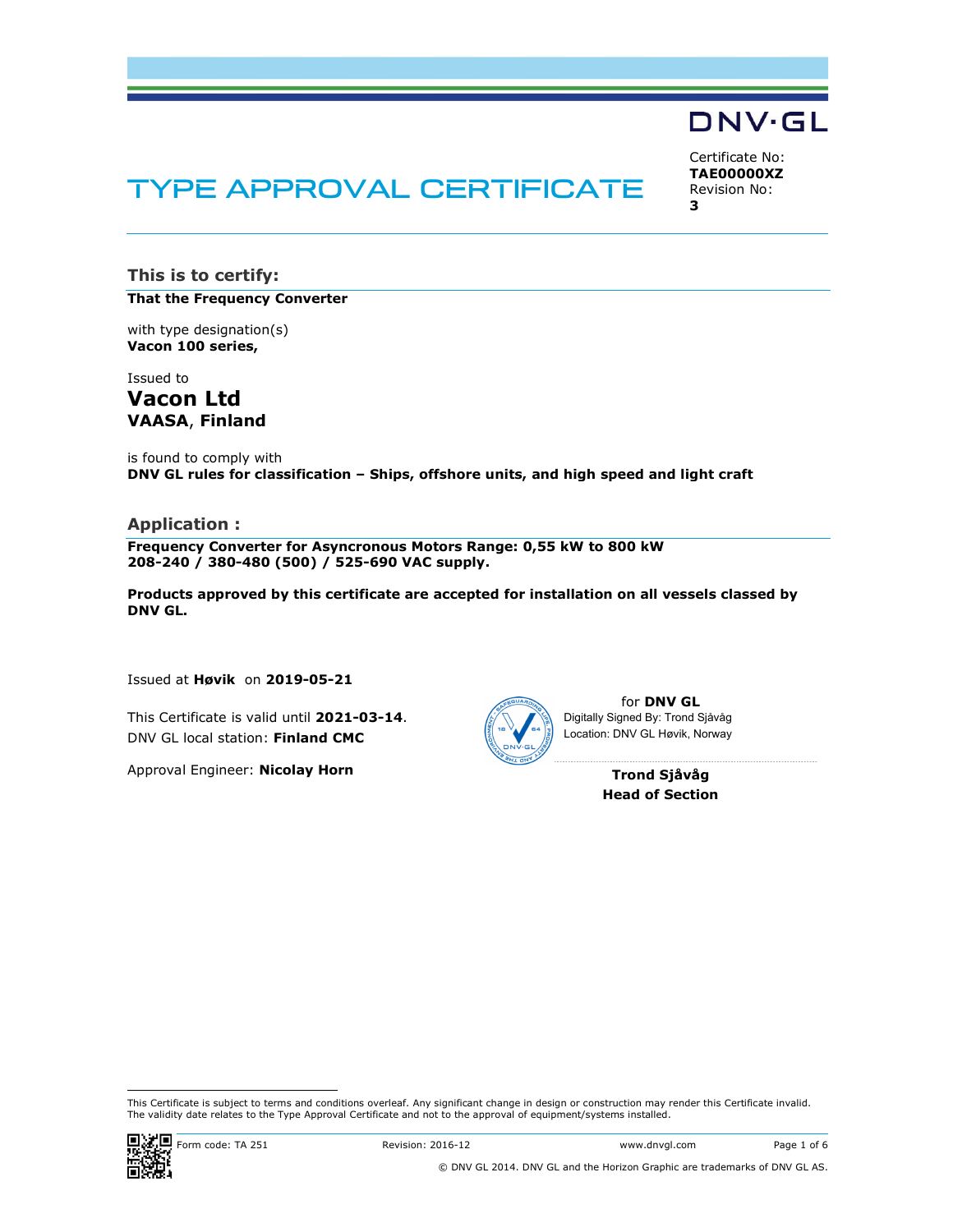## Name and place of manufacturer

| Vacon Ltd      | Vacon (China) Drives Co., Ltd, Haiyan Branch |
|----------------|----------------------------------------------|
| VAASA, Finland | JIAXING CITY, ZHEJIANG PROVINCE, P.R. China  |

#### Product Description:

Vacon 100. Frequency converter for use in various marine applications. Applicable in 3 enclosure options:

- 1. Wall-Mounted\*\*, IP21/IP54
- 2. IP00 Module\*\*
- 3. Enclosed Drive\*\*, IP21/IP54

|                       | Mains voltage 208-240V, 50/60Hz, 3~ |                   |                  |
|-----------------------|-------------------------------------|-------------------|------------------|
| <b>Frequency</b>      | <b>Current rating</b>               | <b>Frame size</b> | <b>Enclosure</b> |
| <b>Converter type</b> | 45 °C continuous current ILout (A)  |                   | <b>Options</b>   |
| 0100-3L-0003-2-xxxx   | 3,15                                | MR4               | 1                |
| 0100-3L-0004-2-xxxx   | 4,25                                | MR4               | 1                |
| 0100-3L-0007-2-xxxx   | 5,7                                 | MR4               | 1                |
| 0100-3L-0008-2-xxxx   | 7,3                                 | MR4               | 1                |
| 0100-3L-0011-2-xxxx   | 9,5                                 | MR4               | $\mathbf{1}$     |
| 0100-3L-0012-2-xxxx   | 11,05                               | MR4               | $\mathbf{1}$     |
| 0100-3L-0018-2-xxxx   | 15,25                               | MR <sub>5</sub>   | 1                |
| 0100-3L-0024-2-xxxx   | 21                                  | MR <sub>5</sub>   | $\mathbf{1}$     |
| 0100-3L-0031-2-xxxx   | 28                                  | MR <sub>5</sub>   | 1                |
| 0100-3L-0048-2-xxxx   | 39,5                                | MR <sub>6</sub>   | $\mathbf{1}$     |
| 0100-3L-0062-2-xxxx   | 55                                  | MR <sub>6</sub>   | 1                |
| 0100-3L-0075-2-xxxx   | 68,5                                | MR7               | 1                |
| 0100-3L-0088-2-xxxx   | 81,5                                | MR7               | 1                |
| 0100-3L-0105-2-xxxx   | 96,5                                | MR7               | 1                |
| 0100-3L-0140-2-xxxx   | 127                                 | MR8               | 1, 2 and 3       |
| 0100-3L-0170-2-xxxx   | 155                                 | MR8               | 1, 2 and 3       |
| 0100-3L-0205-2-xxxx   | 187,5                               | MR8               | 1, 2 and 3       |
| 0100-3L-0261-2-xxxx   | 236                                 | MR9A              | 1, 2 and 3       |
| 0100-3L-0310-2-xxxx   | 280,5                               | MR9A              | 1, 2 and 3       |

|                       | Mains voltage 380-480V (500V), 50/60Hz, 3~    |                   |                  |
|-----------------------|-----------------------------------------------|-------------------|------------------|
| <b>Frequency</b>      | <b>Current rating</b>                         | <b>Frame size</b> | <b>Enclosure</b> |
| <b>Converter type</b> | 45 °C continuous current $I_{\text{Lout}}(A)$ |                   | <b>Options</b>   |
| 0100-3L-0003-5-xxxx   | 3                                             | MR4               |                  |
| 0100-3L-0004-5-xxxx   | 4,1                                           | MR4               |                  |
| 0100-3L-0005-5-xxxx   | 4,95                                          | MR4               |                  |
| 0100-3L-0008-5-xxxx   | 6,8                                           | MR4               |                  |
| 0100-3L-0009-5-xxxx   | 8,8                                           | MR4               |                  |
| 0100-3L-0012-5-xxxx   | 10,8                                          | MR4               |                  |
| 0100-3L-0016-5-xxxx   | 14                                            | MR <sub>5</sub>   |                  |
| 0100-3L-0023-5-xxxx   | 19,5                                          | MR5               |                  |
| 0100-3L-0031-5-xxxx   | 27                                            | MR <sub>5</sub>   |                  |
| 0100-3L-0038-5-xxxx   | 34,5                                          | MR <sub>6</sub>   |                  |
| 0100-3L-0046-5-xxxx   | 42                                            | MR <sub>6</sub>   |                  |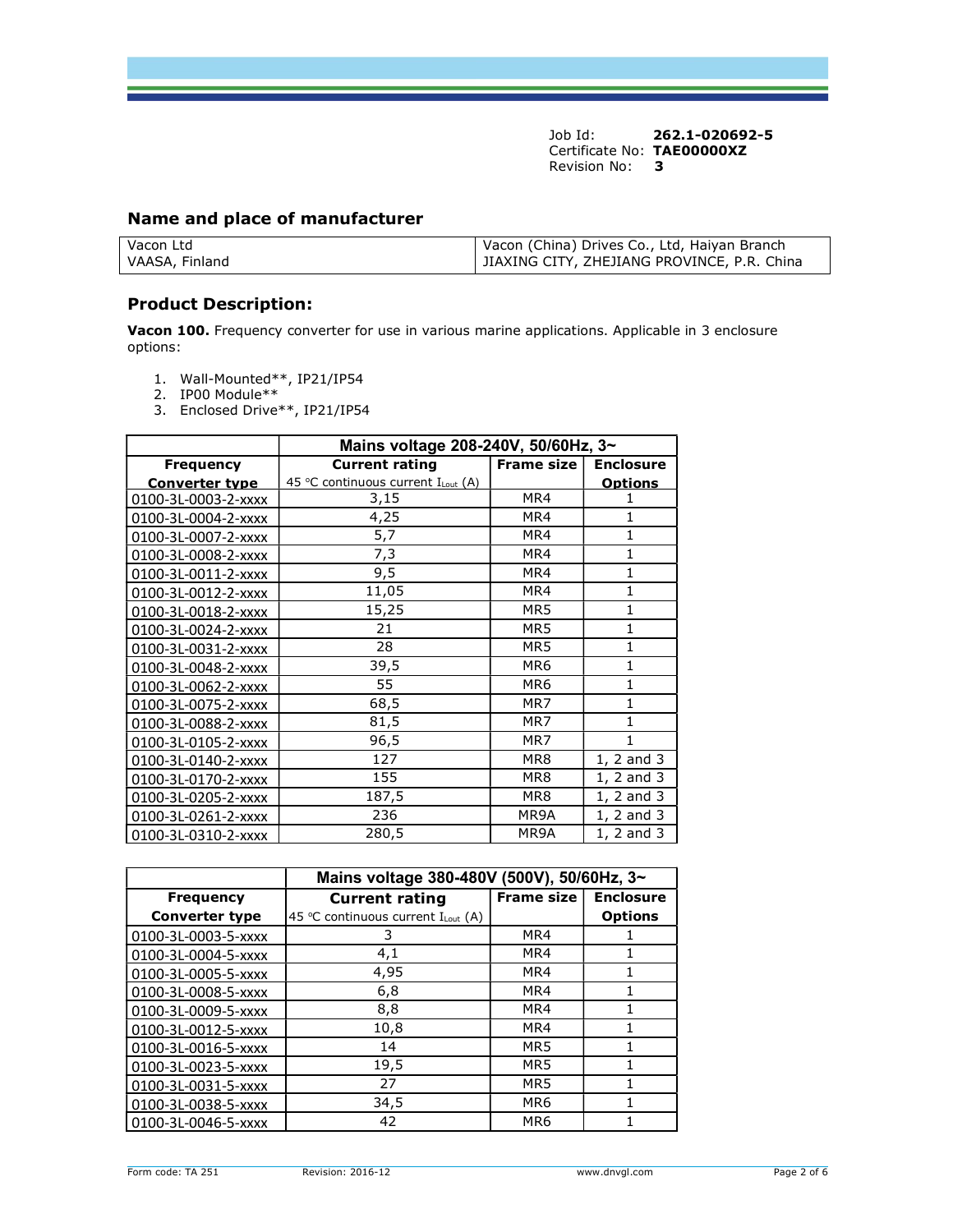|                       | Mains voltage 380-480V (500V), 50/60Hz, 3~ |                   |                  |
|-----------------------|--------------------------------------------|-------------------|------------------|
| <b>Frequency</b>      | <b>Current rating</b>                      | <b>Frame size</b> | <b>Enclosure</b> |
| <b>Converter type</b> | 45 °C continuous current ILout (A)         |                   | <b>Options</b>   |
| 0100-3L-0061-5-xxxx   | 53,5                                       | MR <sub>6</sub>   | 1                |
| 0100-3L-0072-5-xxxx   | 66,5                                       | MR7               | $\mathbf{1}$     |
| 0100-3L-0087-5-xxxx   | 79,5                                       | MR7               | $\mathbf{1}$     |
| 0100-3L-0105-5-xxxx   | 96                                         | MR7               | $\mathbf{1}$     |
| 0100-3L-0140-5-xxxx   | 122,5                                      | MR8               | $1, 2$ and $3$   |
| 0100-3L-0170-5-xxxx   | 155                                        | MR8               | 1, 2 and 3       |
| 0100-3L-0205-5-xxxx   | 187,5                                      | MR <sub>8</sub>   | $1, 2$ and $3$   |
| 0100-3L-0261-5-xxxx   | 233                                        | MR9A              | 1, 2 and 3       |
| 0100-3L-0310-5-xxxx   | 280,5                                      | MR9A              | 1, 2 and 3       |
| 0100-3L-0386-5-xxxx   | 347,5                                      | MR9B              | $1, 2$ and $3$   |
| 0100-3L-0385-5-xxxx   | 347,5                                      | <b>MR10</b>       | $2$ and $3$      |
| 0100-3L-0460-5-xxxx   | $\overline{4}$ 22,5                        | <b>MR10</b>       | $2$ and $3$      |
| 0100-3L-0520-5-xxxx   | 490                                        | MR10              | $2$ and $3$      |
| 0100-3L-0590-5-xxxx   | 555                                        | <b>MR10</b>       | $2$ and $3$      |
| 0100-3L-0651-5-xxxx   | 620                                        | MR11              | $2$ and $3$      |
| 0100-3L-0731-5-xxxx   | 690                                        | <b>MR11</b>       | $2$ and $3$      |
| 0100-3L-0650-5-xxxx   | 620                                        | <b>MR12</b>       | $2$ and $3$      |
| 0100-3L-0730-5-xxxx   | 690                                        | <b>MR12</b>       | $2$ and $3$      |
| 0100-3L-0820-5-xxxx   | 775                                        | <b>MR12</b>       | $2$ and $3$      |
| 0100-3L-0920-5-xxxx   | 870                                        | <b>MR12</b>       | $2$ and $3$      |
| 0100-3L-1040-5-xxxx   | 980                                        | <b>MR12</b>       | $2$ and $3$      |
| 0100-3L-1180-5-xxxx   | 1050                                       | <b>MR12</b>       | $2$ and $3$      |

|                       | Mains voltage 525-600V, 50/60Hz, 3~ |                     |                  |
|-----------------------|-------------------------------------|---------------------|------------------|
| <b>Frequency</b>      | <b>Current rating</b>               | <b>Frame size I</b> | <b>Enclosure</b> |
| <b>Converter type</b> | 45 °C continuous current ILout (A)  |                     | <b>Options</b>   |
| 0100-3L-0004-6-xxxx   | 3,3                                 | MR5                 |                  |
| 0100-3L-0006-6-xxxx   | 5                                   | MR5                 | 1                |
| 0100-3L-0009-6-xxxx   | 7,55                                | MR5                 | 1                |
| 0100-3L-0011-6-xxxx   | 10                                  | MR5                 | 1                |
| 0100-3L-0018-6-xxxx   | 15.75                               | MR6                 | 1                |
| 0100-3L-0022-6-xxxx   | 20                                  | MR6                 | $\overline{1}$   |
| 0100-3L-0027-6-xxxx   | 24,5                                | MR6                 | 1                |
| 0100-3L-0034-6-xxxx   | 30,5                                | MR6                 | 1                |
| 0100-3L-0041-6-xxxx   | 37,5                                | MR7                 | $\mathbf{1}$     |
| 0100-3L-0052-6-xxxx   | 46,5                                | MR7                 | 1                |
| 0100-3L-0062-6-xxxx   | 57                                  | MR7                 | 1                |
| 0100-3L-0080-6-xxxx   | 71                                  | MR8                 | 1, 2 and 3       |
| 0100-3L-0100-6-xxxx   | 90                                  | MR8                 | 1, 2 and 3       |
| 0100-3L-0125-6-xxxx   | 112,5                               | MR8                 | 1, 2 and 3       |
| 0100-3L-0144-6-xxxx   | 134,5                               | MR9A                | 1, 2 and 3       |
| 0100-3L-0208-6-xxxx   | 189                                 | MR9A                | 1, 2 and 3       |
| 0100-3L-0261-6-xxxx   | 234,5                               | MR9B                | 1, 2 and 3       |
| 0100-3L-0261-6-xxxx   | 234,5                               | MR10                | $2$ and $3$      |
| 0100-3L-0325-6-xxxx   | 293                                 | MR10                | $2$ and $3$      |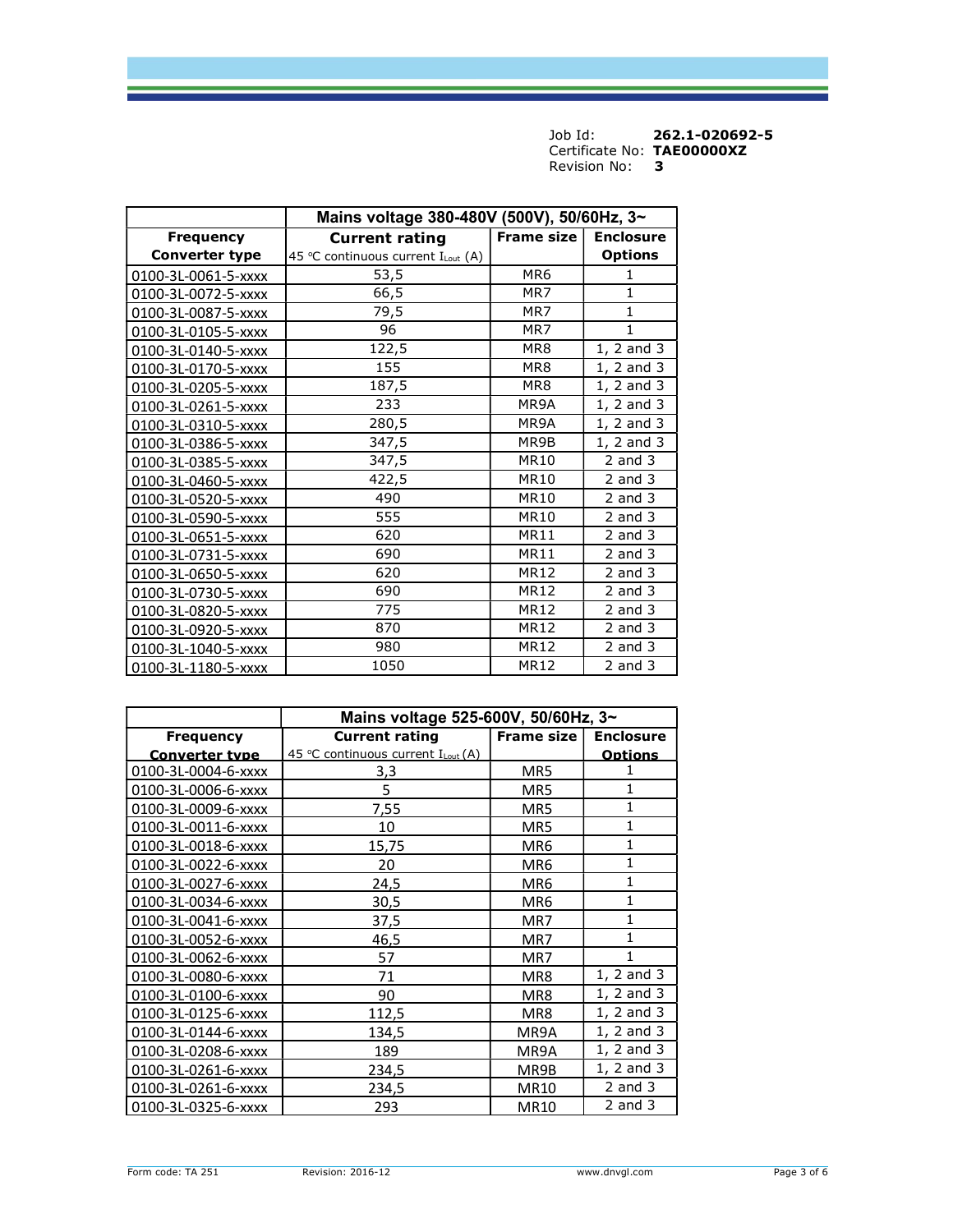|                       | Mains voltage 525-600V, 50/60Hz, 3~           |                   |                  |
|-----------------------|-----------------------------------------------|-------------------|------------------|
| <b>Frequency</b>      | <b>Current rating</b>                         | <b>Frame size</b> | <b>Enclosure</b> |
| <b>Converter type</b> | 45 °C continuous current $I_{\text{Lout}}(A)$ |                   | <b>Options</b>   |
| 0100-3L-0385-6-xxxx   | 355                                           | <b>MR10</b>       | $2$ and $3$      |
| 0100-3L-0416-6-xxxx   | 400,5                                         | MR10              | $2$ and $3$      |
| 0100-3L-0461-6-xxxx   | 438                                           | MR11              | $2$ and $3$      |
| 0100-3L-0521-6-xxxx   | 490                                           | <b>MR11</b>       | $2$ and $3$      |
| 0100-3L-0460-6-xxxx   | 438                                           | <b>MR12</b>       | $2$ and $3$      |
| 0100-3L-0520-6-xxxx   | 490                                           | <b>MR12</b>       | $2$ and $3$      |
| 0100-3L-0590-6-xxxx   | 555                                           | MR12              | $2$ and $3$      |
| 0100-3L-0650-6-xxxx   | 620                                           | MR12              | $2$ and $3$      |
| 0100-3L-0750-6-xxxx   | 700                                           | <b>MR12</b>       | $2$ and $3$      |
| 0100-3L-0820-6-xxxx   | 735                                           | MR12              | $2$ and $3$      |

|                       | Mains voltage 525-690V, 50/60Hz, 3~ |                   |                      |
|-----------------------|-------------------------------------|-------------------|----------------------|
| <b>Frequency</b>      | <b>Current rating</b>               | <b>Frame size</b> | <b>Enclosure</b>     |
| <b>Converter type</b> | 45 °C continuous current ILout (A)  |                   | <b>Options</b>       |
| 0100-3L-0007-7-xxxx   | 6,5                                 | MR6               | 1                    |
| 0100-3L-0010-7-xxxx   | 8,75                                | MR6               | $\mathbf{1}$         |
| 0100-3L-0013-7-xxxx   | 11,75                               | MR6               | $\mathbf{1}$         |
| 0100-3L-0018-7-xxxx   | 15,75                               | MR <sub>6</sub>   | $\mathbf{1}$         |
| 0100-3L-0022-7-xxxx   | 20                                  | MR6               | $\mathbf{1}$         |
| 0100-3L-0027-7-xxxx   | 24,5                                | MR6               | $\mathbf 1$          |
| 0100-3L-0034-7-xxxx   | 30,5                                | MR6               | $\mathbf{1}$         |
| 0100-3L-0041-7-xxxx   | 37,5                                | MR7               | $\mathbf{1}$         |
| 0100-3L-0052-7-xxxx   | 46,5                                | MR7               | $\mathbf{1}$         |
| 0100-3L-0062-7-xxxx   | 57                                  | MR7               | $\mathbf{1}$         |
| 0100-3L-0080-7-xxxx   | 71                                  | MR8               | 1, 2 and 3           |
| 0100-3L-0100-7-xxxx   | 90                                  | MR8               | 1, 2 and 3           |
| 0100-3L-0125-7-xxxx   | 112,5                               | MR8               | 1, 2 and 3           |
| 0100-3L-0144-7-xxxx   | 134,5                               | MR9A              | 1, 2 and 3           |
| 0100-3L-0170-7-xxxx   | 157                                 | MR9A              | 1, 2 and 3           |
| 0100-3L-0208-7-xxxx   | 189                                 | MR9A              | $1, 2$ and $3$       |
| 0100-3L-0261-6-xxxx   | 234,5                               | MR9B              | 1, 2 and 3           |
| 0100-3L-0261-7-xxxx   | 234,5                               | MR10              | 2 and $\overline{3}$ |
| 0100-3L-0325-7-xxxx   | 293                                 | MR10              | $2$ and $3$          |
| 0100-3L-0385-7-xxxx   | 355                                 | MR10              | $2$ and $3$          |
| 0100-3L-0416-7-xxxx   | 400,5                               | MR10              | $2$ and $3$          |
| 0100-3L-0461-6-xxxx   | 438                                 | <b>MR11</b>       | $2$ and $3$          |
| 0100-3L-0521-6-xxxx   | 490                                 | MR11              | $2$ and $3$          |
| 0100-3L-0460-7-xxxx   | 438                                 | <b>MR12</b>       | 2 and $\overline{3}$ |
| 0100-3L-0520-7-xxxx   | 490                                 | <b>MR12</b>       | $2$ and $3$          |
| 0100-3L-0590-7-xxxx   | 555                                 | MR12              | $2$ and $3$          |
| 0100-3L-0650-7-xxxx   | 620                                 | MR12              | $2$ and $3$          |
| 0100-3L-0750-7-xxxx   | 700                                 | <b>MR12</b>       | $2$ and $3$          |
| 0100-3L-0820-7-xxxx   | 735                                 | <b>MR12</b>       | $2$ and $3$          |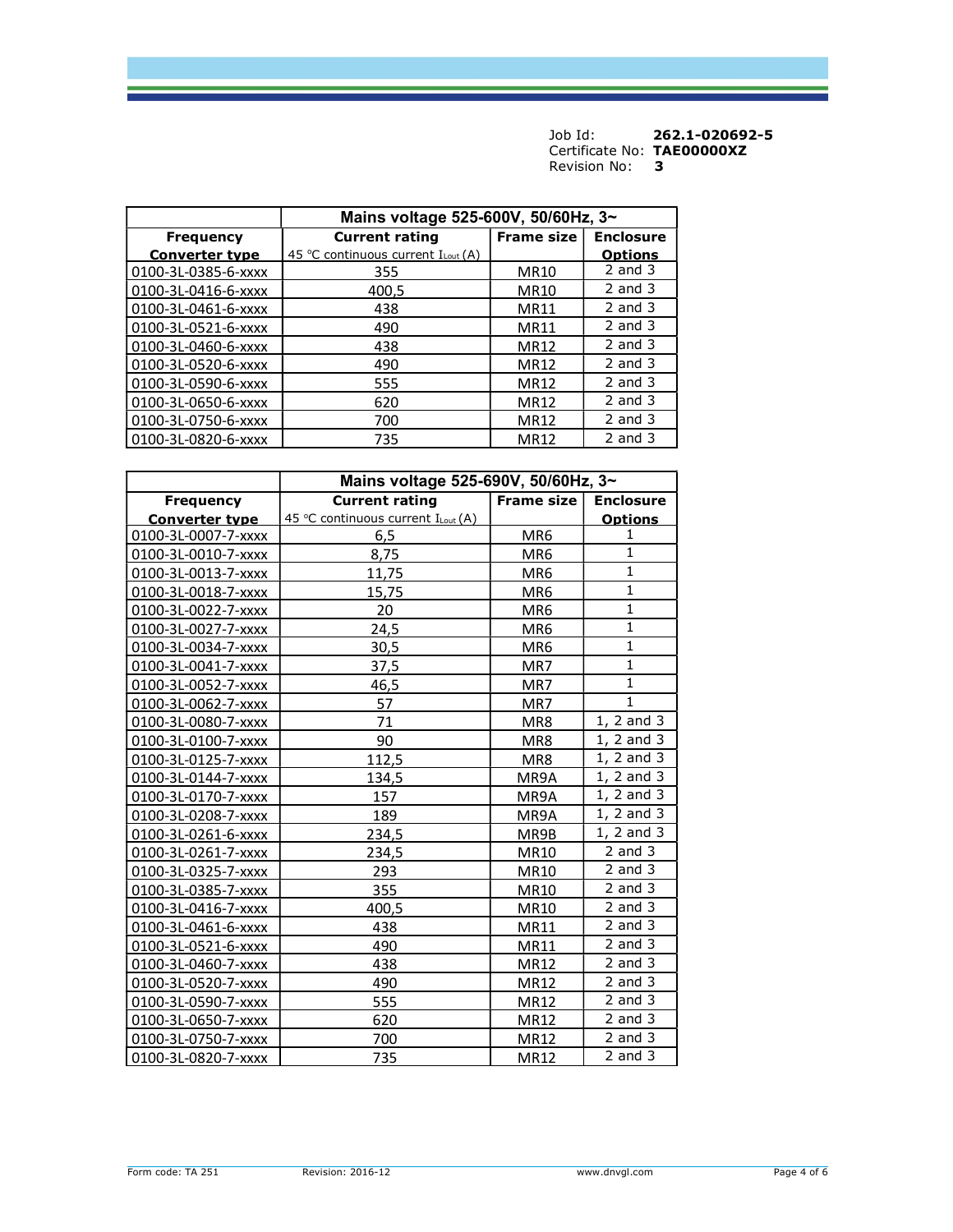## Application/Limitation

Supply voltage range: 200-240 V / 380-480 (500) V / 525-690 V, 50/60 Hz Voltage variation:  $\pm$  10 %<br>Frequency variation: 47-65 Hz Frequency variation: Output frequency: 8 - 320 Hz Temperature range in operation:  $40 - 50$  °C derate 1.5% /°C, 50 – 55 °C derate 2,5% /°C Temperature class: A Vibration class: A Humidity class: A EMC class\*: DNV Standard No 2.4 / IEC 61800-3 C2 To be used on EMC class A locations

Documents for the actual application are to be submitted for approval in each case in accordance with DNV Rules Pt.4, Ch.8, Sec.1, Table 2. A Product Certificate is required for converters ≥ 100 kW.

- Converters EMC classed C2 according to IEC 61800-3 can be installed in "special distribution zone" and "general power distribution zone" in accordance with IEC 60533 provided precautions are taken to attenuate these effects on the distribution system, so the safe operation is assured.
- \*\* To be installed in an enclosure with an IP degree in accordance with DNV GL Rules w.r.t. location.

The Type Approval covers hardware and software for the basic controller.

Clause for software control:

All changes in software are to be recorded as long as the system is in use on board. The records of all changes are to be forwarded to DNV GL for evaluation and approval. Major changes in the software are to be approved before being installed in the converter.

## Type Approval documentation

Technical info: Email from Marti Tanninen dated 2019-02-14. "VACON 100 AC DRIVES SIMPLY SUPERIOR" Brochure from Vacon, "Vacon 100 series voltage and currect ratings", XL sheet from Vacon.

Test reports:

SGS Fimko test reports 294638-1a & 1b dated 2019-03-13, 276122-2 & 3 issued 20153-01-19, 276122- 4 issued 2015-02-16, 276122-2, 3 &4 Amendment no 1 issued 2015-07-06. 278414-1, 2 &3 issued 2015-03-12, 278414-4 & 5 issued 2015-03-13 and 265797-1 issued 2012-01-20. SGS Test Reports no. 293589-1 & -2 dated 2018-10-03, 26977-1 & 2 issued2013-01-02. VTT Test Report no VTT-S-01711-8 issued 2018-04-10, VTT-S-00567-18 issued 2018-02-06, VTT-S-01016-15 issued 2015-03-25 & VTT-S-02593-15 issued 2015-06-17. Vacon Research Reports no. TED10720 to TED10724 issued 2015-07-03 & TED10757 issued 2015-07-17. TÛV Technical Report No. 71395257, dated 2011-10-12.

## Tests carried out

Visual inspection, Performance, Power supply failure, Power supply variations, Voltage/frequency variation, Vibration/shock, Dry heat, Damp heat, Insulation resistance, High voltage. EMC: Electrical fast transient (Burst), electrical slow transient (Surge), RF-common mode Voltage, radiated RF-electromagnetic fields, electric discharge (ESD), radiated and conducted emission.